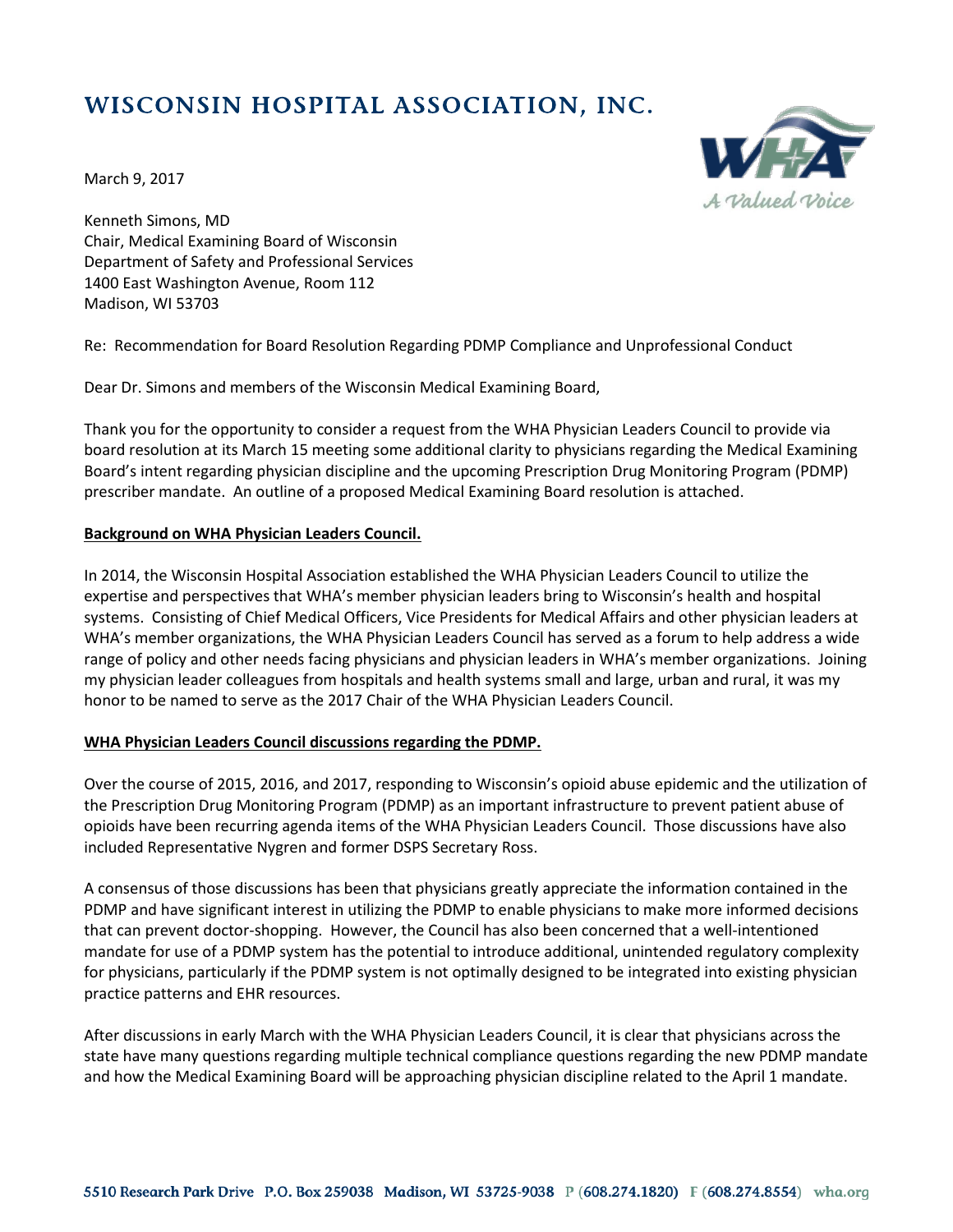Page 2 of 3 March 7, 2017

Many of these same questions were also raised by members of the Medical Examining Board at its February meeting.

### **The Board can reduce regulatory complexity and physician uncertainty by publicly stating its intents regarding physician discipline and compliance with the PDMP mandate.**

Based on the discussions at the February Medical Examining Board meeting, it appears that the Board's intent is not to create and enforce a new technical regulatory scheme defining compliance with the PDMP mandate that will subject individuals attempting to utilize the PDMP in good faith to discipline. But instead it appeared that the Board's intent as a regulatory body is to promote and encourage use of the PDMP as an effective patient care tool and that its regulatory focus will be on disciplining those physicians that are willfully ignoring or avoiding the Board's intent that physicians utilize the PDMP to identify patients with patterns of misuse or abuse of opioids.

While full clarity on many of the nuanced or technical compliance questions may not be possible by April 1 or beyond, it is possible for the Medical Examining Board to reduce physician uncertainty regarding the Medical Examining Board's approach to discipline in regards to the new PDMP mandate**. To that end, the WHA Physician Leaders Council discussed and recommended that the Medical Examining Board publicly provide clarity to physicians as to the Board's intents in the form of a Board resolution at its March 15 meeting. The Council was supportive of the points outlined in the attached "Suggested Resolution Regarding PDMP Compliance and Unprofessional Conduct."** 

The burden of regulatory complexity, intended or not, on physicians is a significant concern to physicians and their hospitals and health systems. Regulatory complexity adds to physician frustrations and professional dissatisfaction as physicians see even well intentioned regulations eroding trust in physicians' professional judgement and negatively impacting their ability to provide efficient, high quality patient care. By articulating a clear and common sense approach that aligns with the intent of the PDMP prescriber mandate, the Medical Examining Board can help physicians focus on the benefits of the PDMP and remove technical compliance concerns of physicians intending to make good faith use of the PDMP tool.

Sincerely,

Stea K. Kolo

Dr. Steven Kulick, MD Chair, WHA Physician Leaders Council

Attachment